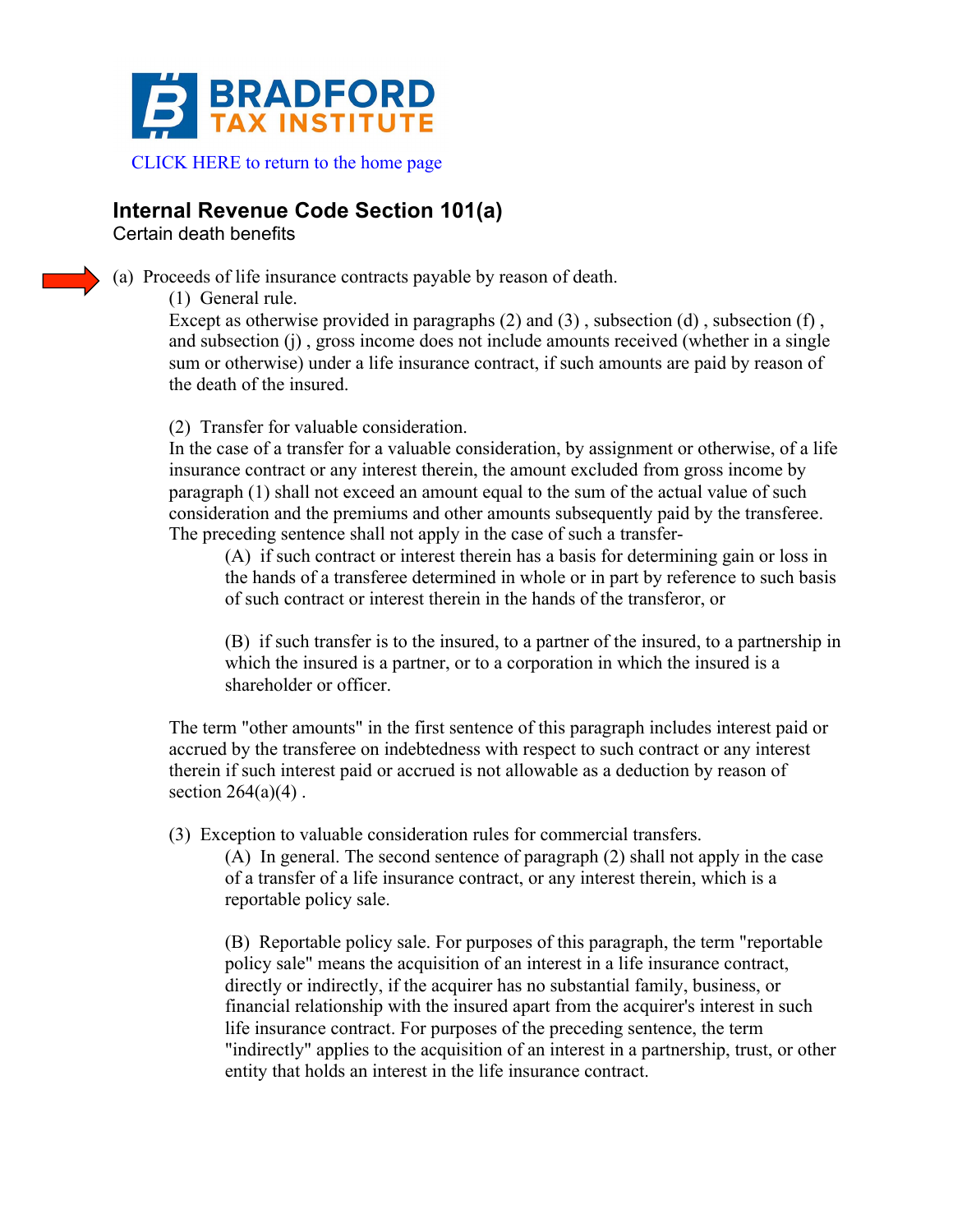(b) Repealed.

(c) Interest.

If any amount excluded from gross income by subsection (a) is held under an agreement to pay interest thereon, the interest payments shall be included in gross income.

(d) Payment of life insurance proceeds at a date later than death.

(1) General rule.

The amounts held by an insurer with respect to any beneficiary shall be prorated (in accordance with such regulations as may be prescribed by the Secretary) over the period or periods with respect to which such payments are to be made. There shall be excluded from the gross income of such beneficiary in the taxable year received any amount determined by such proration. Gross income includes, to the extent not excluded by the preceding sentence, amounts received under agreements to which this subsection applies.

(2) Amount held by an insurer.

An amount held by an insurer with respect to any beneficiary shall mean an amount to which subsection (a) applies which is-

(A) held by any insurer under an agreement provided for in the life insurance contract, whether as an option or otherwise, to pay such amount on a date or dates later than the death of the insured, and

(B) equal to the value of such agreement to such beneficiary

(i) as of the date of death of the insured (as if any option exercised under the life insurance contract were exercised at such time), and

(ii) as discounted on the basis of the interest rate used by the insurer in calculating payments under the agreement and mortality tables prescribed by the Secretary.

(3) Application of subsection.

This subsection shall not apply to any amount to which subsection (c) is applicable.

(e) Repealed.

(f) Proceeds of flexible premium contracts issued before January 1, 1985 payable by reason of death.

(1) In general.

Any amount paid by reason of the death of the insured under a flexible premium life insurance contract issued before January 1, 1985 shall be excluded from gross income only if-

(A) under such contract-

(i) the sum of the premiums paid under such contract does not at any time exceed the guideline premium limitation as of such time, and

(ii) any amount payable by reason of the death of the insured (determined without regard to any qualified additional benefit) is not at any time less than the applicable percentage of the cash value of such contract at such time, or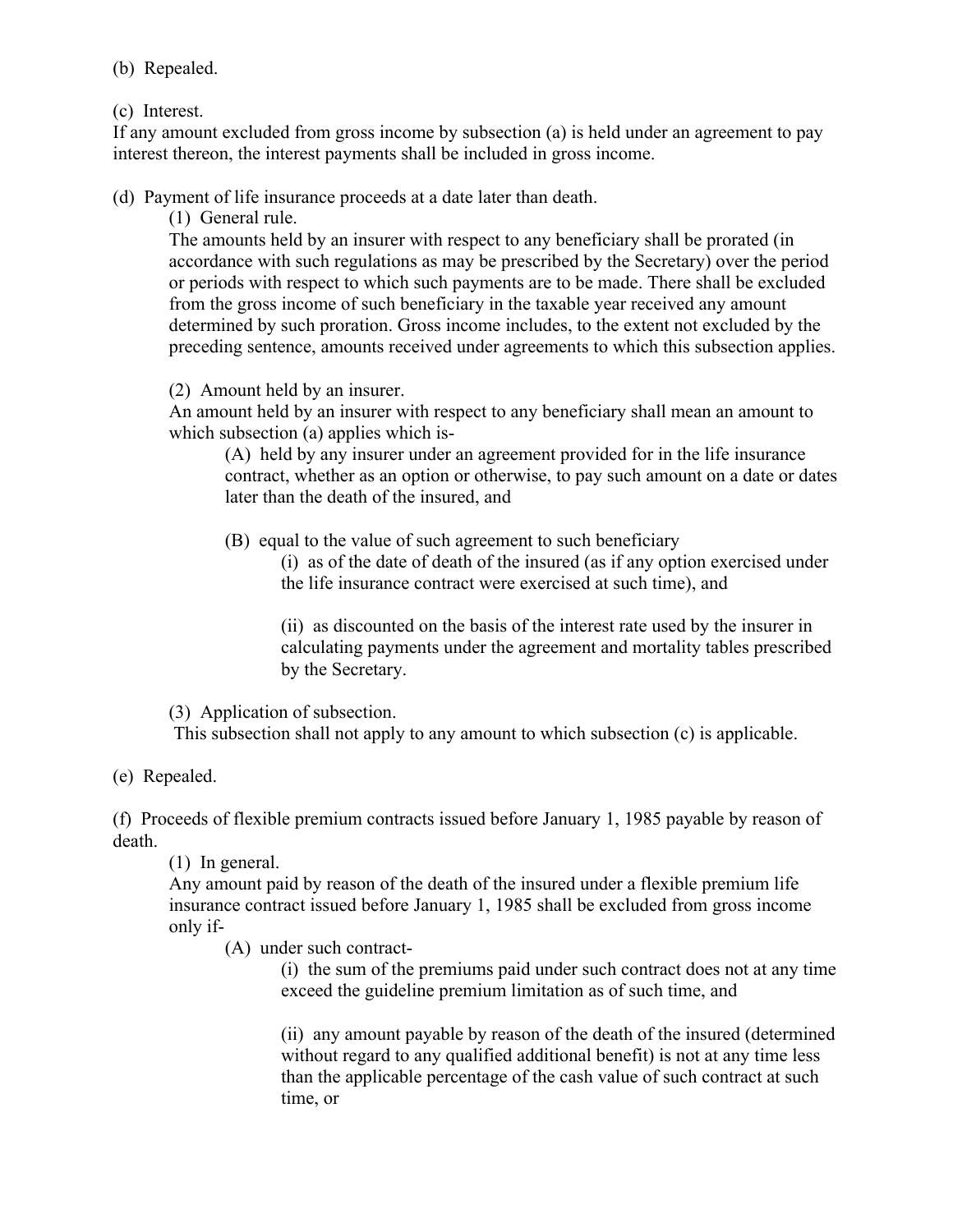(B) by the terms of such contract, the cash value of such contract may not at any time exceed the net single premium with respect to the amount payable by reason of the death of the insured (determined without regard to any qualified additional benefit) at such time.

(2) Guideline premium limitation.

For purposes of this subsection -

(A) Guideline premium limitation. The term "guideline premium limitation" means, as of any date, the greater of-

- (i) the guideline single premium, or
- (ii) the sum of the guideline level premiums to such date.

(B) Guideline single premium. The term "guideline single premium" means the premium at issue with respect to future benefits under the contract (without regard to any qualified additional benefit), and with respect to any charges for qualified additional benefits, at the time of a determination under subparagraph  $(A)$  or  $(E)$ and which is based on-

(i) the mortality and other charges guaranteed under the contract, and

(ii) interest at the greater of an annual effective rate of 6 percent or the minimum rate or rates guaranteed upon issue of the contract.

(C) Guideline level premium. The term "guideline level premium" means the level annual amount, payable over the longest period permitted under the contract (but ending not less than 20 years from date of issue or not later than age 95, if earlier), computed on the same basis as the guideline single premium, except that subparagraph  $(B)(ii)$  shall be applied by substituting "4 percent" for "6 percent".

(D) Computational rules. In computing the guideline single premium or guideline level premium under subparagraph (B) or (C) -

(i) the excess of the amount payable by reason of the death of the insured (determined without regard to any qualified additional benefit) over the cash value of the contract shall be deemed to be not greater than such excess at the time the contract was issued,

(ii) the maturity date shall be the latest maturity date permitted under the contract, but not less than 20 years after the date of issue or (if earlier) age 95, and

(iii) the amount of any endowment benefit (or sum of endowment benefits) shall be deemed not to exceed the least amount payable by reason of the death of the insured (determined without regard to any qualified additional benefit) at any time under the contract.

(E) Adjustments. The guideline single premium and guideline level premium shall be adjusted in the event of a change in the future benefits or any qualified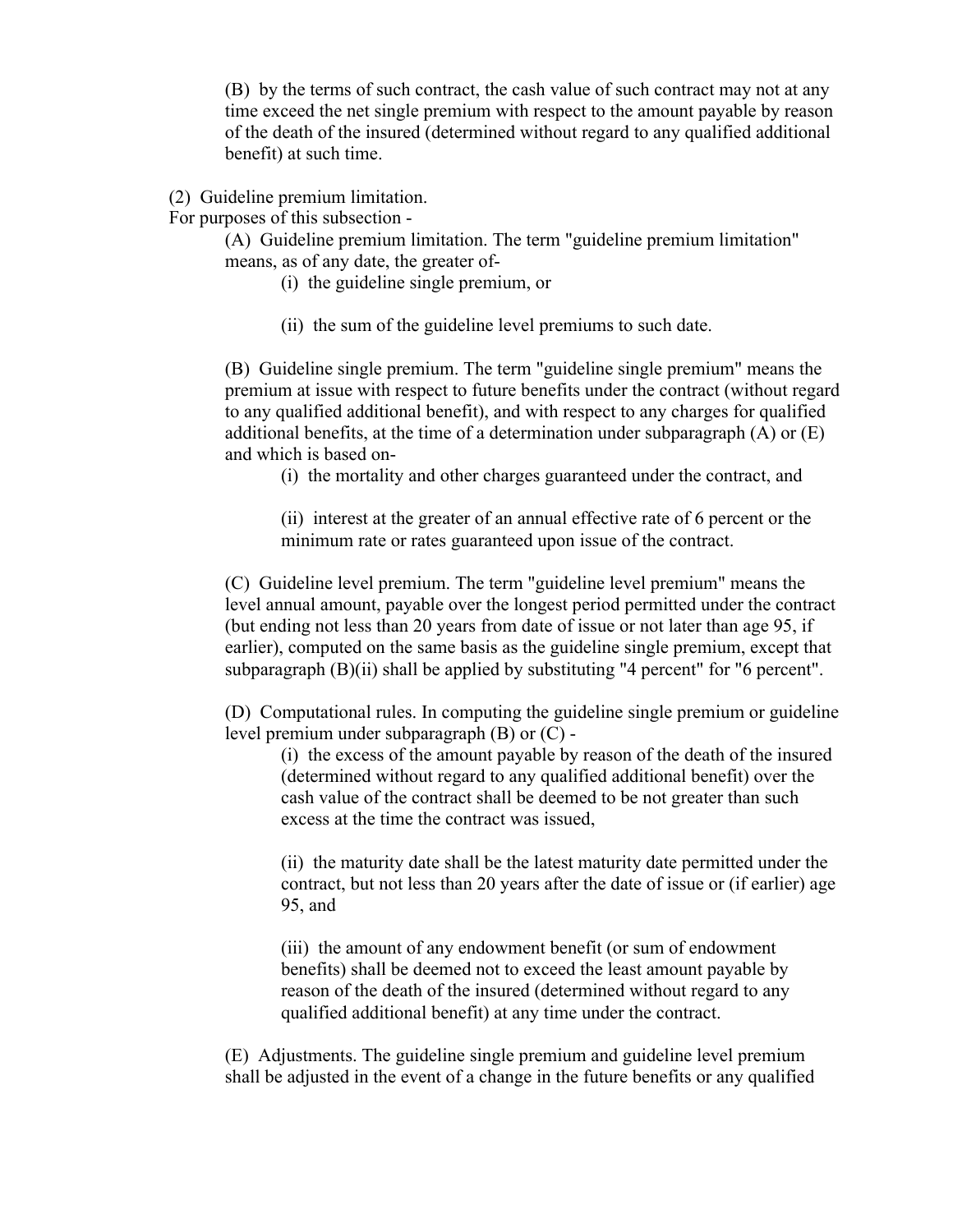additional benefit under the contract which was not reflected in any guideline single premiums or guideline level premium previously determined.

(3) Other definitions and special rules.

For purposes of this subsection -

(A) Flexible premium life insurance contract. The terms "flexible premium life insurance contract" and "contract" mean a life insurance contract (including any qualified additional benefits) which provides for the payment of one or more premiums which are not fixed by the insurer as to both timing and amount. Such terms do not include that portion of any contract which is treated under State law as providing any annuity benefits other than as a settlement option.

(B) Premiums paid. The term "premiums paid" means the premiums paid under the contract less any amounts (other than amounts includible in gross income) to which section 72(e) applies. If, in order to comply with the requirements of paragraph (1)(A) , any portion of any premium paid during any contract year is returned by the insurance company (with interest) within 60 days after the end of a contract year-

(i) the amount so returned (excluding interest) shall be deemed to reduce the sum of the premiums paid under the contract during such year, and

(ii) notwithstanding the provisions of section  $72(e)$ , the amount of any interest so returned shall be includible in the gross income of the recipient.

(C) Applicable percentage. The term "applicable percentage" means-

(i) 140 percent in the case of an insured with an attained age at the beginning of the contract year of 40 or less, and

(ii) in the case of an insured with an attained age of more than 40 as of the beginning of the contract year, 140 percent reduced (but not below 105 percent) by one percent for each year in excess of 40.

(D) Cash value. The cash value of any contract shall be determined without regard to any deduction for any surrender charge or policy loan.

(E) Qualified additional benefits. The term "qualified additional benefits" means any-

(i) guaranteed insurability,

- (ii) accidental death benefit,
- (iii) family term coverage, or
- (iv) waiver of premium.

(F) Premium payments not disqualifying contract. The payment of a premium which would result in the sum of the premiums paid exceeding the guideline premium limitation shall be disregarded for purposes of paragraph  $(1)(A)(i)$  if the amount of such premium does not exceed the amount necessary to prevent the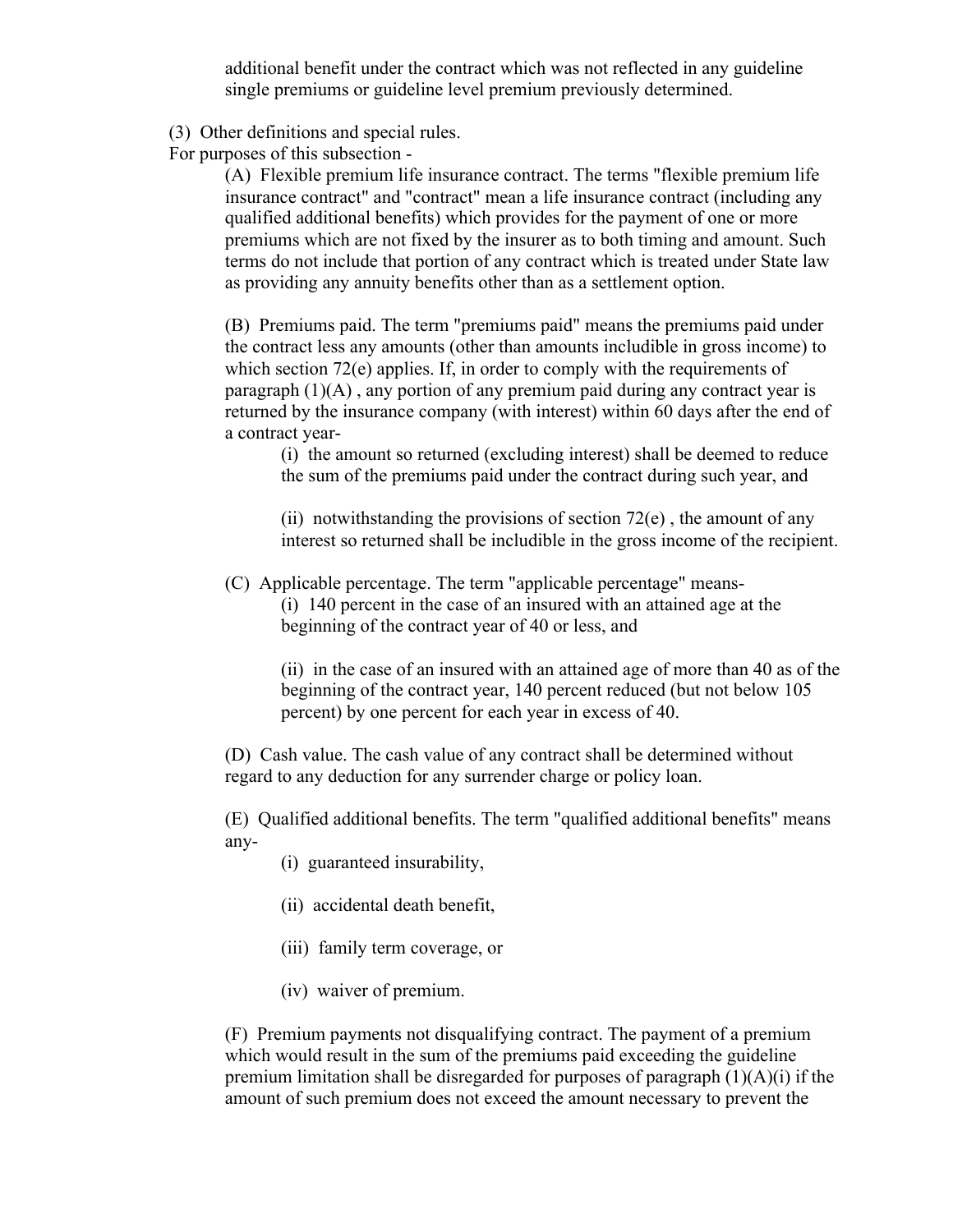termination of the contract without cash value or on before the end of the contract year.

(G) Net single premium. In computing the net single premium under paragraph  $(1)(B) -$ 

(i) the mortality basis shall be that guaranteed under the contract (determined by reference to the most recent mortality table allowed under all State laws on the date of issuance),

(ii) interest shall be based on the greater of-

(I) an annual effective rate of 4 percent (3 percent for contracts issued before July 1, 1983), or

(II) the minimum rate or rates guaranteed upon issue of the contract, and

(iii) the computational rules of paragraph  $(2)(D)$  shall apply, except that the maturity date referred to in clause (ii) thereof shall not be earlier than age 95.

(H) Correction of errors. If the taxpayer establishes to the satisfaction of the Secretary that-

(i) the requirements described in paragraph (1) for any contract year was not satisfied due to reasonable error, and

(ii) reasonable steps are being taken to remedy the error,

the Secretary may waive the failure to satisfy such requirements.

(I) Regulations. The Secretary shall prescribe such regulations as may be necessary or appropriate to carry out the purposes of this subsection .

## (g) Treatment of certain accelerated death benefits.

(1) In general.

For purposes of this section , the following amounts shall be treated as an amount paid by reason of the death of an insured:

(A) Any amount received under a life insurance contract on the life of an insured who is a terminally ill individual.

(B) Any amount received under a life insurance contract on the life of an insured who is a chronically ill individual.

(2) Treatment of viatical settlements.

(A) In general. If any portion of the death benefit under a life insurance contract on the life of an insured described in paragraph (1) is sold or assigned to a viatical settlement provider, the amount paid for the sale or assignment of such portion shall be treated as an amount paid under the life insurance contract by reason of the death of such insured.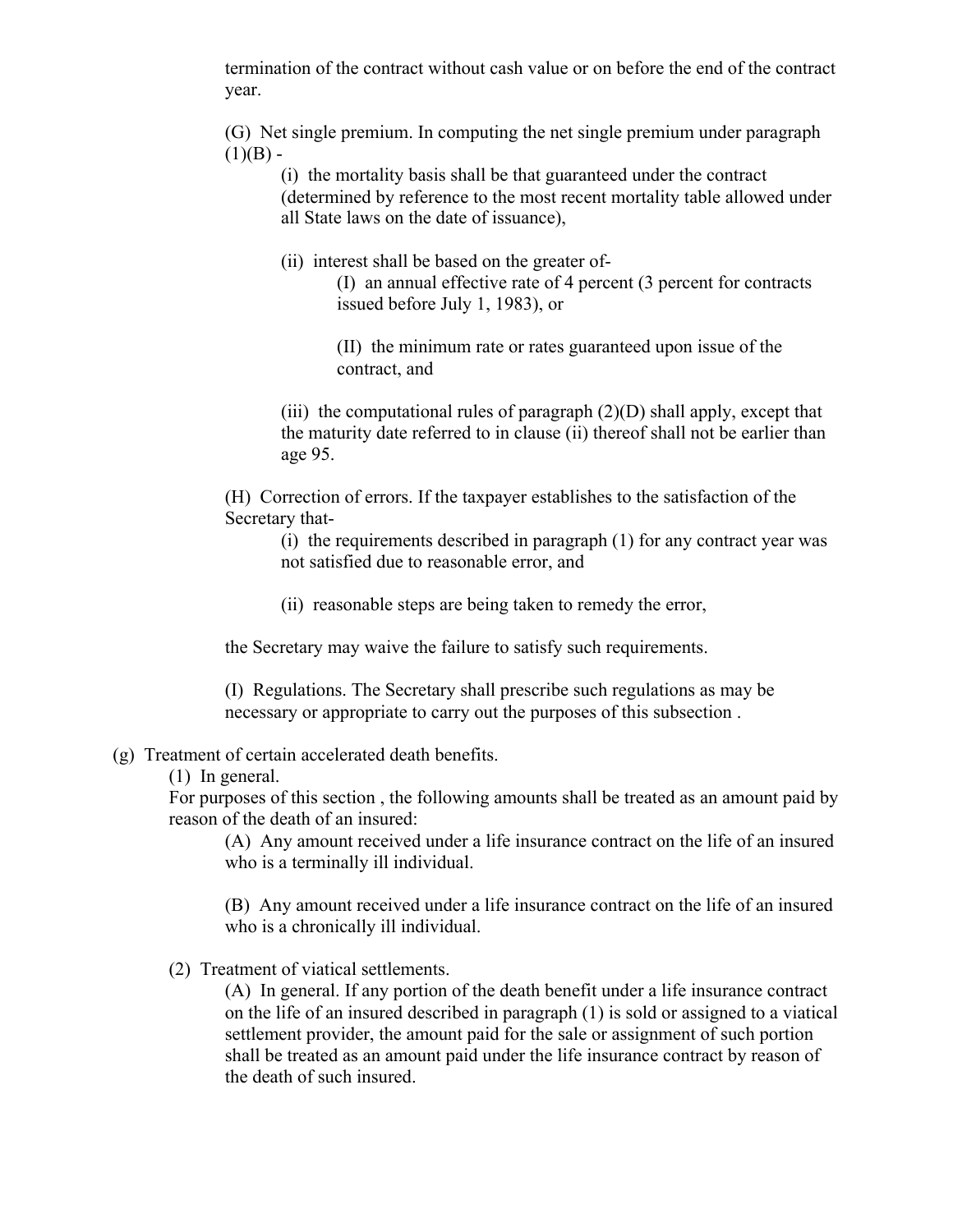(B) Viatical settlement provider.

(i) In general. The term "viatical settlement provider" means any person regularly engaged in the trade or business of purchasing, or taking assignments of, life insurance contracts on the lives of insureds described in paragraph (1) if-

(I) such person is licensed for such purposes (with respect to insureds described in the same subparagraph of paragraph (1) as the insured) in the State in which the insured resides, or

(II) in the case of an insured who resides in a State not requiring the licensing of such persons for such purposes with respect to such insured, such person meets the requirements of clause (ii) or (iii) , whichever applies to such insured.

(ii) Terminally ill insureds. A person meets the requirements of this clause with respect to an insured who is a terminally ill individual if such person-

> (I) meets the requirements of sections 8 and 9 of the Viatical Settlements Model Act of the National Association of Insurance Commissioners, and

(II) meets the requirements of the Model Regulations of the National Association of Insurance Commissioners (relating to standards for evaluation of reasonable payments) in determining amounts paid by such person in connection with such purchases or assignments.

(iii) Chronically ill insureds. A person meets the requirements of this clause with respect to an insured who is a chronically ill individual if such person-

(I) meets requirements similar to the requirements referred to in clause  $(ii)(I)$ , and

(II) meets the standards (if any) of the National Association of Insurance Commissioners for evaluating the reasonableness of amounts paid by such person in connection with such purchases or assignments with respect to chronically ill individuals.

(3) Special rules for chronically ill insureds.

In the case of an insured who is a chronically ill individual-

(A) In general. Paragraphs (1) and (2) shall not apply to any payment received for any period unless-

(i) such payment is for costs incurred by the payee (not compensated for by insurance or otherwise) for qualified long-term care services provided for the insured for such period, and

(ii) the terms of the contract giving rise to such payment satisfy- (I) the requirements of section  $7702B(b)(1)(B)$ , and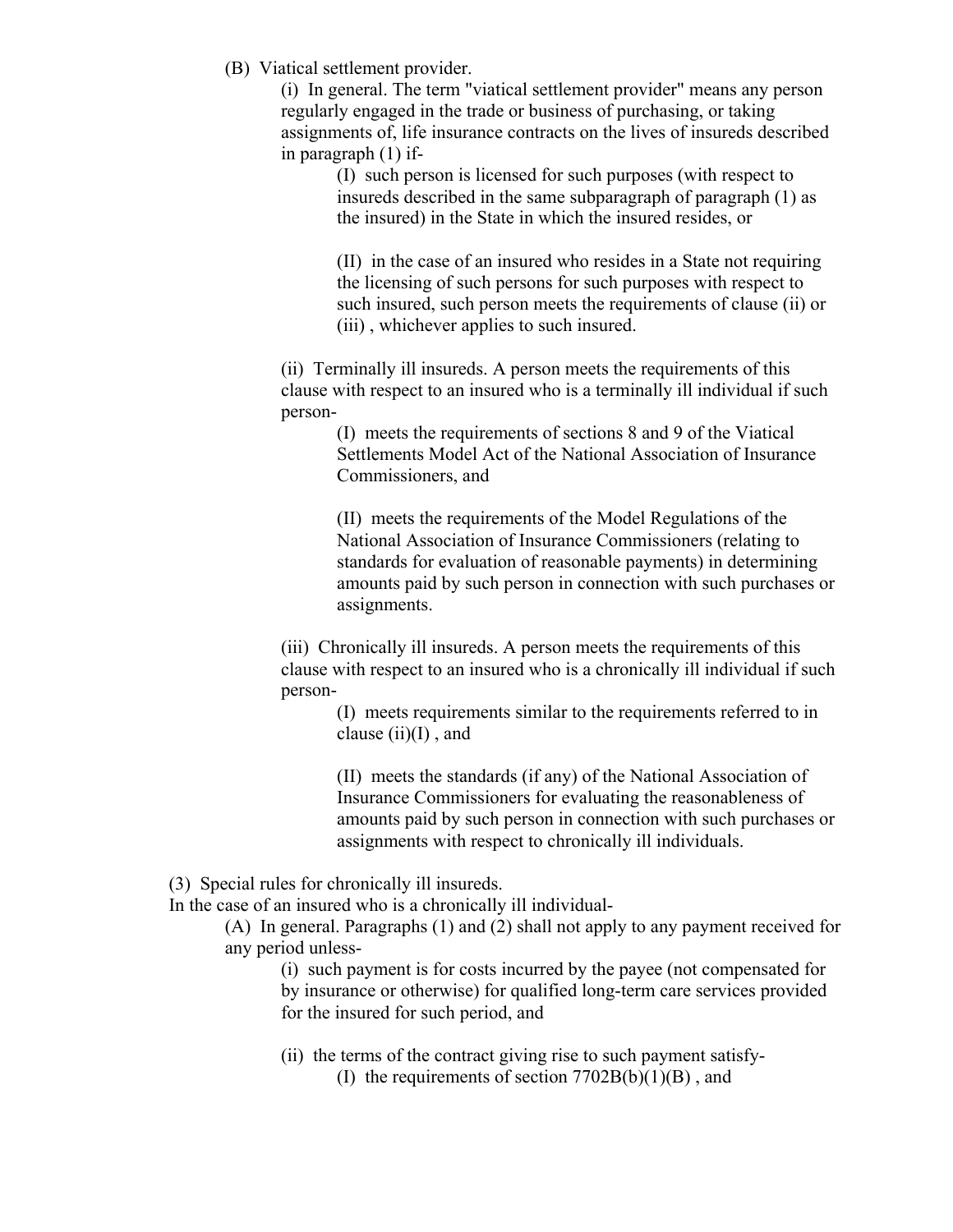(II) the requirements (if any) applicable under subparagraph (B) .

For purposes of the preceding sentence, the rule of section  $7702B(b)(2)(B)$  shall apply.

(B) Other requirements. The requirements applicable under this subparagraph are-

(i) those requirements of section  $7702B(g)$  and section 4980C which the Secretary specifies as applying to such a purchase, assignment, or other arrangement,

(ii) standards adopted by the National Association of Insurance Commissioners which specifically apply to chronically ill individuals (and, if such standards are adopted, the analogous requirements specified under clause (i) shall cease to apply), and

(iii) standards adopted by the State in which the policyholder resides (and if such standards are adopted, the analogous requirements specified under clause (i) and (subject to section  $4980C(f)$ ) standards under clause (ii), shall cease to apply).

(C) Per diem payments. A payment shall not fail to be described in subparagraph (A) by reason of being made on a per diem or other periodic basis without regard to the expenses incurred during the period to which the payment relates.

(D) Limitation on exclusion for periodic payments. For limitation on amount of periodic payments which are treated as described in paragraph (1) , see section  $7702B(d)$ .

## (4) Definitions.

For purposes of this subsection -

(A) Terminally ill individual. The term "terminally ill individual" means an individual who has been certified by a physician as having an illness or physical condition which can reasonably be expected to result in death in 24 months or less after the date of the certification.

(B) Chronically ill individual. The term "chronically ill individual" has the meaning given such term by section  $7702B(c)(2)$ ; except that such term shall not include a terminally ill individual.

(C) Qualified long-term care services. The term "qualified long-term care services" has the meaning given such term by section  $7702B(c)$ .

(D) Physician. The term "physician" has the meaning given to such term by section  $1861(r)(1)$  of the Social Security Act (42 U.S.C. 1395 $x(r)(1)$ ).

(5) Exception for business-related policies.

This subsection shall not apply in the case of any amount paid to any taxpayer other than the insured if such taxpayer has an insurable interest with respect to the life of the insured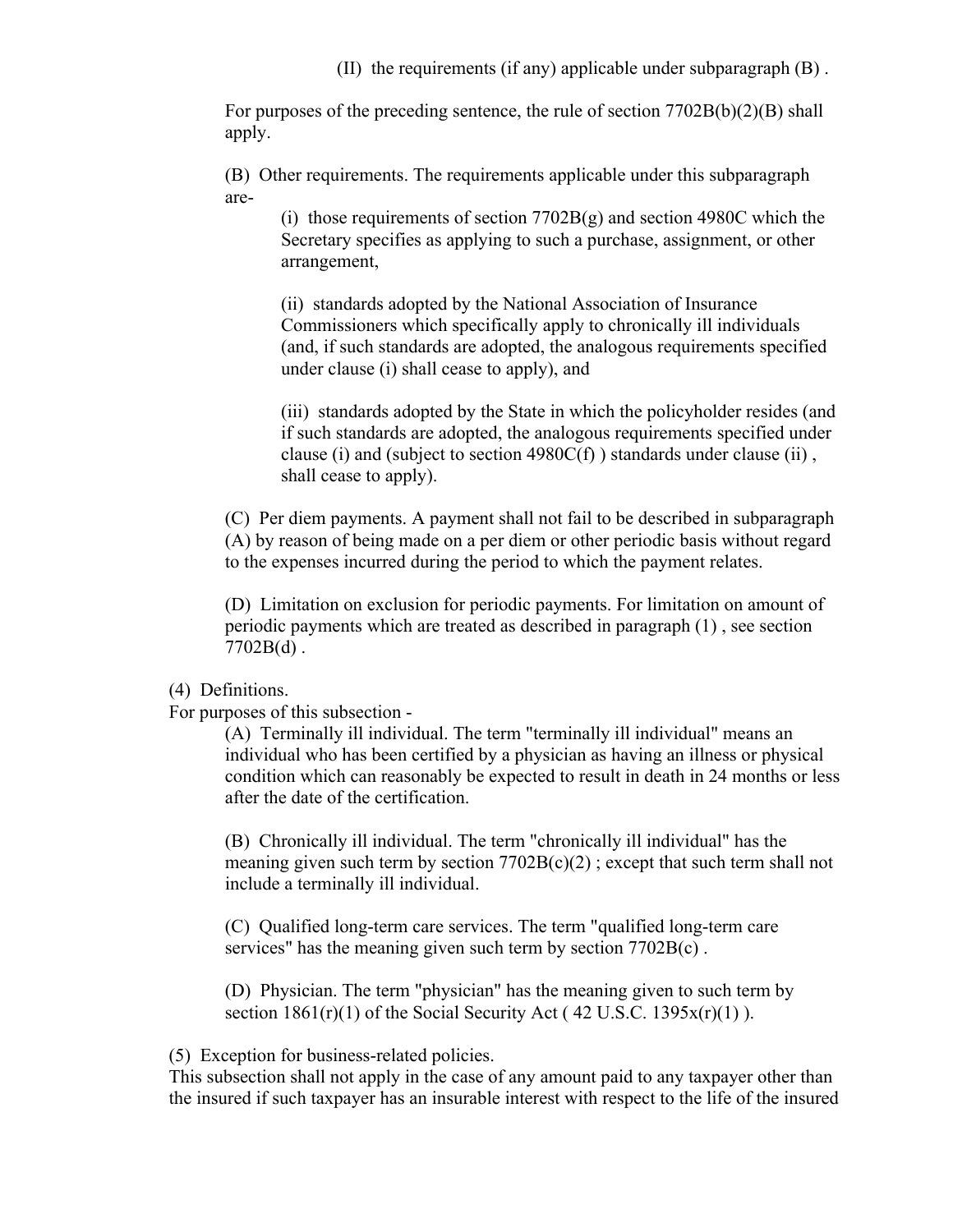by reason of the insured being a director, officer, or employee of the taxpayer or by reason of the insured being financially interested in any trade or business carried on by the taxpayer.

(h) Survivor benefits attributable to service by a public safety officer who is killed in the line of duty.

(1) In general.

Gross income shall not include any amount paid as a survivor annuity on account of the death of a public safety officer (as such term is defined in section 1204 of the Omnibus Crime Control and Safe Streets Act of 1968) killed in the line of duty-

(A) if such annuity is provided, under a governmental plan which meets the requirements of section  $401(a)$ , to the spouse (or a former spouse) of the public safety officer or to a child of such officer; and

(B) to the extent such annuity is attributable to such officer's service as a public safety officer.

(2) Exceptions.

Paragraph (1) shall not apply with respect to the death of any public safety officer if, as determined in accordance with the provisions of the Omnibus Crime Control and Safe Streets Act of 1968-

(A) the death was caused by the intentional misconduct of the officer or by such officer's intention to bring about such officer's death;

(B) the officer was voluntarily intoxicated (as defined in section 1204 of such Act) at the time of death;

(C) the officer was performing such officer's duties in a grossly negligent manner at the time of death; or

(D) the payment is to an individual whose actions were a substantial contributing factor to the death of the officer.

(i) Certain employee death benefits payable by reason of death of certain terrorist victims or astronauts.

(1) In general.

Gross income does not include amounts (whether in a single sum or otherwise) paid by an employer by reason of the death of an employee who is a specified terrorist victim (as defined in section  $692(d)(4)$ ).

(2) Limitation.

(A) In general. Subject to such rules as the Secretary may prescribe, paragraph (1) shall not apply to amounts which would have been payable after death if the individual had died other than as a specified terrorist victim (as so defined).

(B) Exception. Subparagraph (A) shall not apply to incidental death benefits paid from a plan described in section  $401(a)$  and exempt from tax under section  $501(a)$ .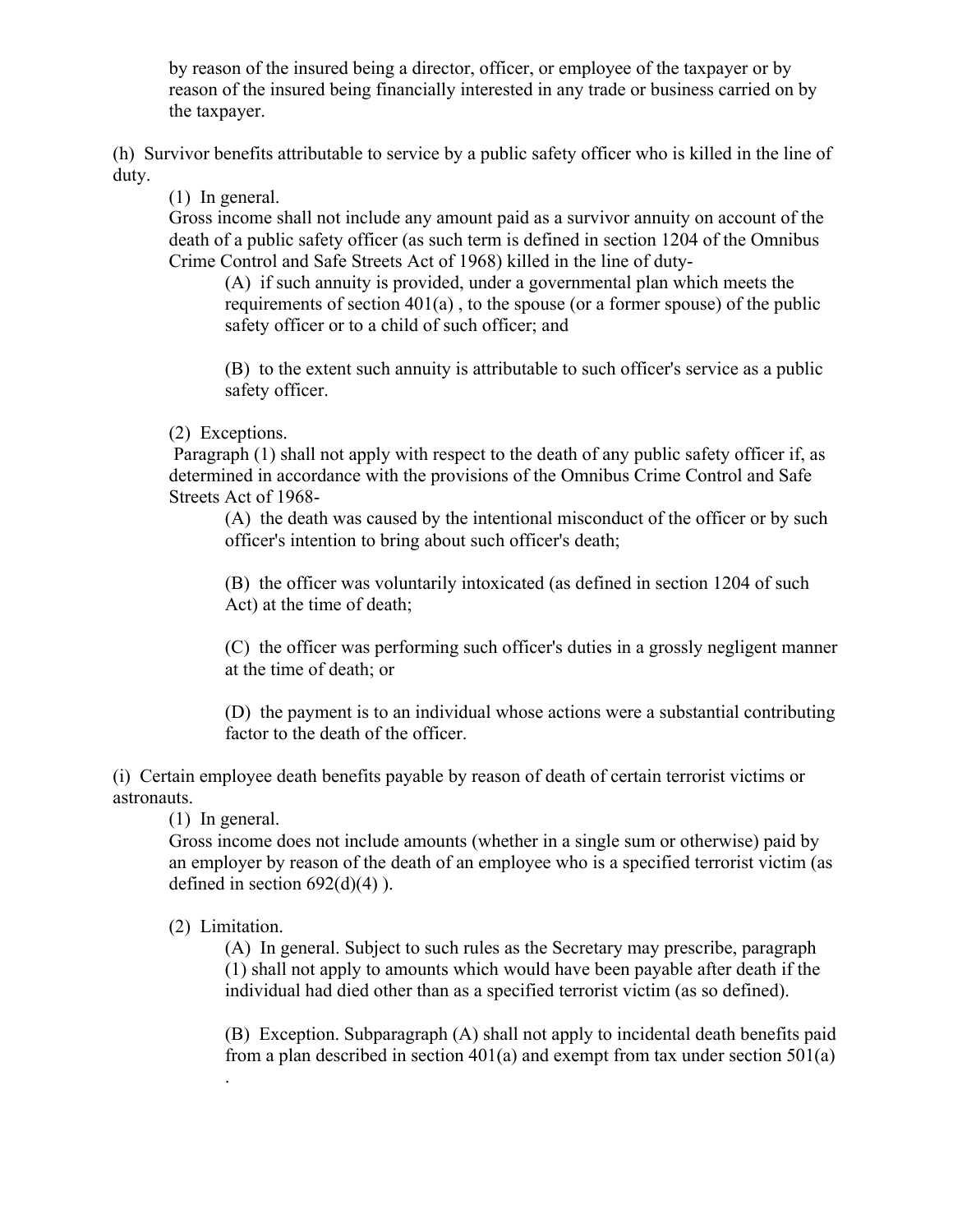(3) Treatment of self-employed individuals.

For purposes of paragraph (1) , the term "employee" includes a self-employed individual (as defined in section  $401(c)(1)$ ).

(4) Relief with respect to astronauts.

The provisions of this subsection shall apply to any astronaut whose death occurs in the line of duty.

(j) Treatment of certain employer-owned life insurance contracts.

(1) General rule.

In the case of an employer-owned life insurance contract, the amount excluded from gross income of an applicable policyholder by reason of paragraph (1) of subsection (a) shall not exceed an amount equal to the sum of the premiums and other amounts paid by the policyholder for the contract.

(2) Exceptions.

In the case of an employer-owned life insurance contract with respect to which the notice and consent requirements of paragraph (4) are met, paragraph (1) shall not apply to any of the following:

(A) Exceptions based on insured's status. Any amount received by reason of the death of an insured who, with respect to an applicable policyholder-

(i) was an employee at any time during the 12-month period before the insured's death, or

- (ii) is, at the time the contract is issued-
	- (I) a director,

(II) a highly compensated employee within the meaning of section  $414(q)$  (without regard to paragraph  $(1)(B)(ii)$  thereof), or

(III) a highly compensated individual within the meaning of section 105(h)(5), except that "35 percent" shall be substituted for "25 percent" in subparagraph (C) thereof.

(B) Exception for amounts paid to insured's heirs. Any amount received by reason of the death of an insured to the extent-

(i) the amount is paid to a member of the family (within the meaning of section  $267(c)(4)$ ) of the insured, any individual who is the designated beneficiary of the insured under the contract (other than the applicable policyholder), a trust established for the benefit of any such member of the family or designated beneficiary, or the estate of the insured, or

(ii) the amount is used to purchase an equity (or capital or profits) interest in the applicable policyholder from any person described in clause (i) .

(3) Employer-owned life insurance contract.

(A) In general. For purposes of this subsection , the term "employer-owned life insurance contract" means a life insurance contract which